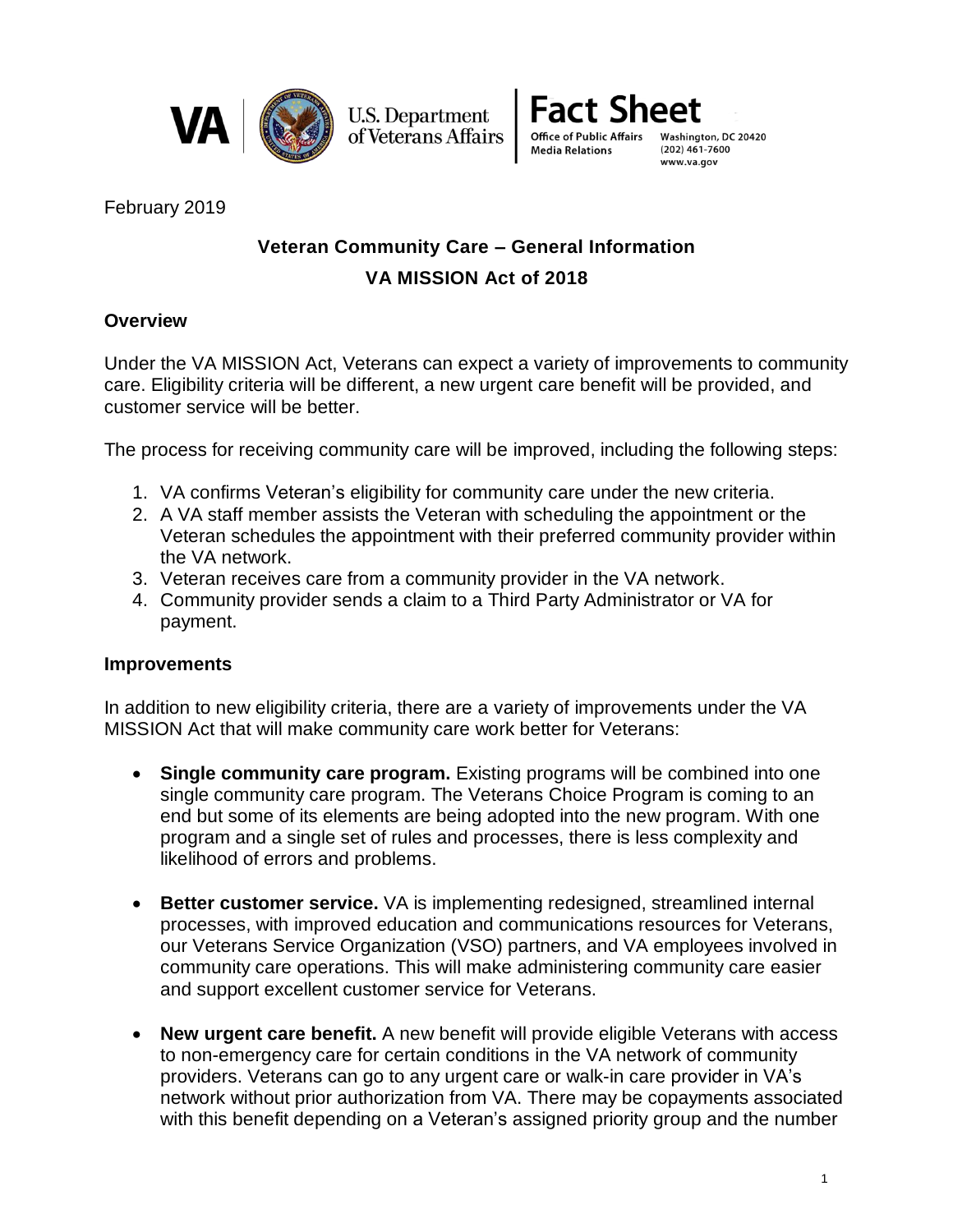of times the benefit is used**. Important:** Details about the new urgent care benefit are not yet final.

- **New Community Care Network.** VA is establishing a new Community Care Network (CCN) of community providers that will be set up and administered through Third Party Administrators (TPAs). Once CCN is implemented, VA will directly coordinate with Veterans to schedule community care appointments (and in some instances continue to be able to schedule their own appointments) and support care coordination. VA's TPAs will also be required to make timely payments to community providers.
- **Modern IT systems.** VA is modernizing its information technology (IT) systems to replace a patchwork of old technology and manual processes that slowed down the administration and delivery of community care. Once in place, the new IT systems will speed up all aspects of community care—eligibility, authorizations, appointments, care coordination, claims, payments—while improving overall communication between Veterans, community providers, and VA staff members.

## **Timing**

The new community care program will start when VA publishes final, effective regulations, expected June 6, 2019. At that time, VA's traditional community care program and the Veterans Choice Program will end, the new program will start, and the new eligibility criteria will go into effect. The urgent care benefit is also expected to be available starting June 2019.

A complete rollout of all six regions of the Community Care Network (CCN) is expected by 2020. Upgraded IT systems are also being implemented, with some expected to be completed in 2019 and others in 2020.

#### **Frequently Asked Questions**

#### **Eligibility**

- **1. Will I be eligible for community care under the new criteria?** Under the proposed Federal regulation, a Veteran could be eligible for community care based on the six eligibility criteria below:
	- 1. Veteran needs a service that is not available at VA (e.g., maternity care, IVF)
	- 2. Veteran resides in a U.S. state or territory without a full-service VA medical facility (Alaska, Hawaii, New Hampshire, and the U.S. territories of Guam, American Samoa, Northern Mariana Islands, and the U.S. Virgin Islands)
	- *3.* Veteran was eligible under the distance criteria under the Veterans Choice Program on the day before the VA MISSION Act was enacted into law (June 6, 2018), lives in one of the five states with the lowest population (ND, SD, MT, AK, WY) or continues to meet the distance criteria, received care between June 6, 2017, and June 6, 2018, and requires care before June 6, 2020.
	- 4. Veteran meets specific access standards for average drive time or appointment wait-times (**Important:** Access standards are not yet final).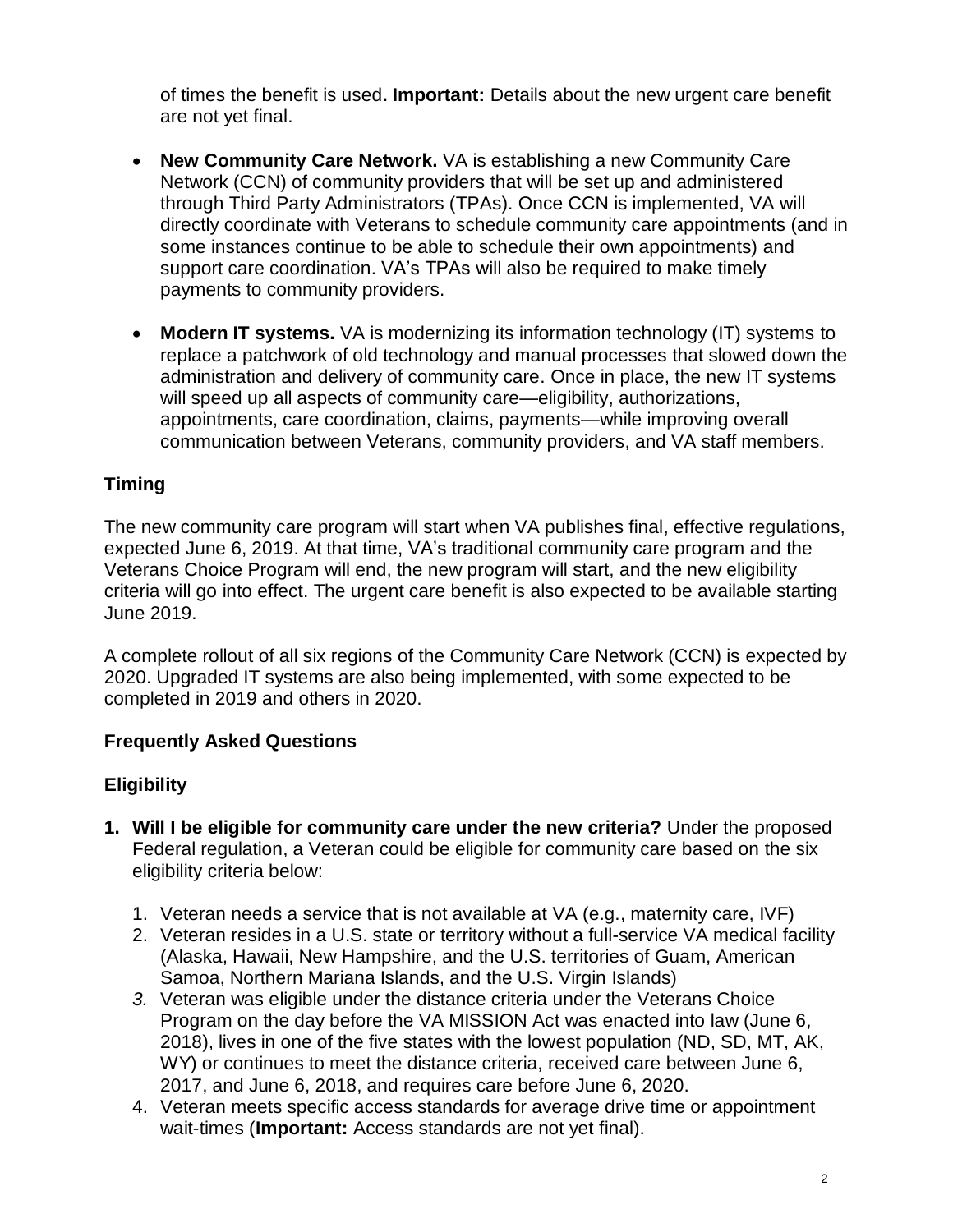Average drive time to a specific VA medical facility:

- o 30-minute average drive time for primary care, mental health, and noninstitutional extended care services (including adult day health care)
- o 60-minute average drive time for specialty care
- Appointment wait time at a specific VA medical facility:
	- o 20 days for primary care, mental health care, and non-institutional extended care services, unless the Veteran agrees to a later date in consultation with their VA health care provider
	- o 28 days for specialty care from the date of request, unless the Veteran agrees to a later date in consultation with their VA health care provider
- 5. Veteran and their referring clinician agree that it is in the Veteran's best medical interest to be referred to a community provider
- 6. Veteran needs care from a VA medical service line that VA determines is not providing care that complies with VA's quality standards
- **2. When do the new eligibility criteria go into effect?** The new eligibility criteria for community care will go into effect when the regulations are published and effective, expected June 6, 2019.
- **3. How will VA determine if I am eligible for community care based on the new criteria?** The Veteran's VA provider and VA medical facility staff members will work with the Veteran to determine if they are eligible under the new criteria.

## **Appointments**

- **4. Will VA still need to officially authorize the care I receive through a community provider?** Community care generally must be authorized in advance by VA before a Veteran can receive care from a community provider. VA has proposed an exception to this when a Veteran receives emergency care from an in-network entity or provider and VA is notified within 72 hours, if certain additional conditions are met. The requirement for care to be authorized in advance by VA does not apply to the urgent care/walk-in care benefit that VA is establishing.
- **5. What is changing with community care appointments?** Community care appointments will be scheduled directly by VA staff as VA implements its new Community Care Network (CCN) or, in some instances, Veterans will continue to be able to schedule their own appointments.

# **Getting Care**

- **6. Will I be able to go to any community provider I want?** If a Veteran is eligible for community care, they will be able to receive care from a community provider who is part of the VA network that is accessible to them.
- **7. Will the process for getting prescription medication change?** There are no changes to how prescriptions are processed for Veterans receiving community care. As part of an authorized visit with a community provider, Veterans will be able to get a short-term, urgent prescription medication in their community, while long-term prescription medications will be filled by VA.